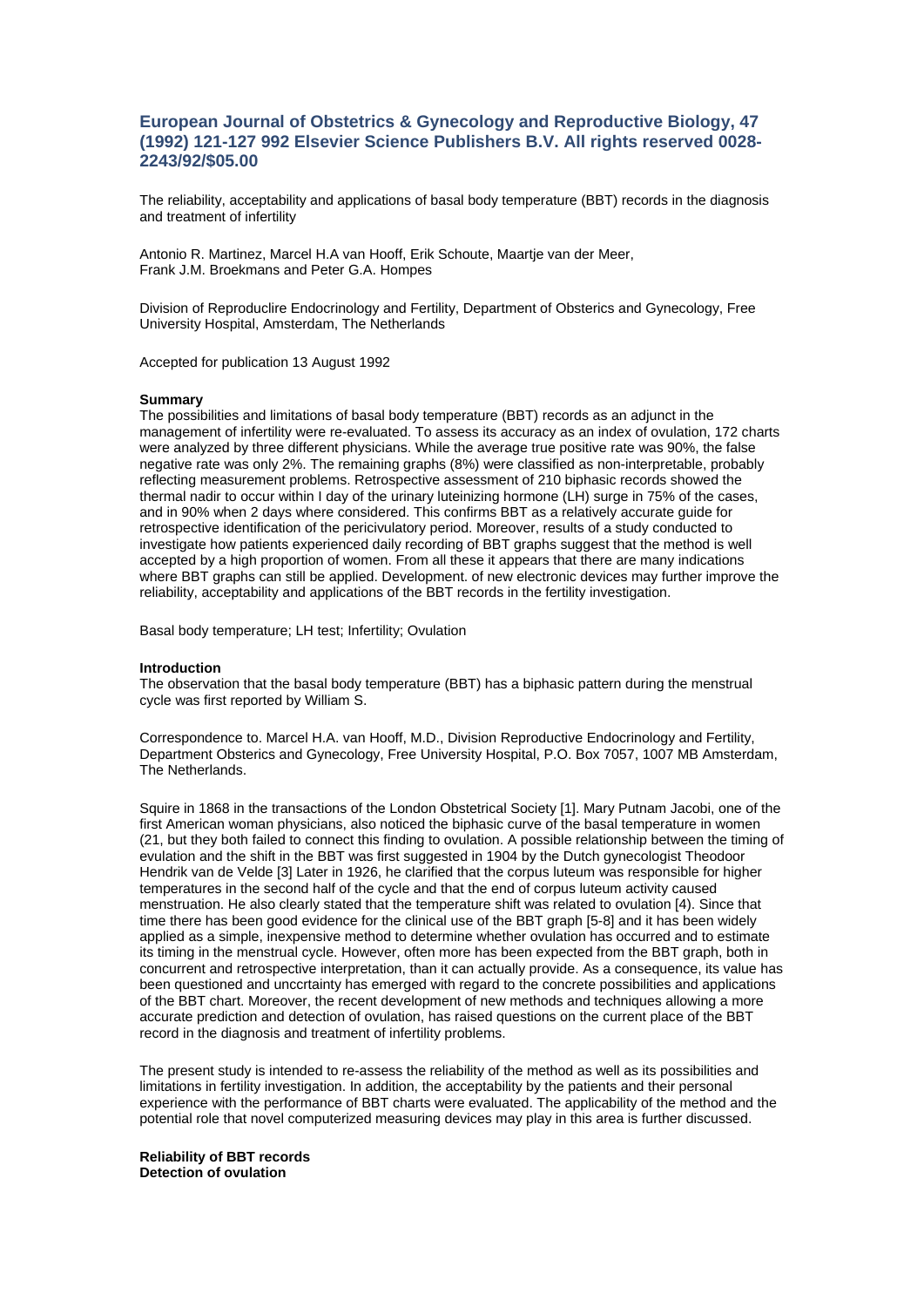Basically, a BBT record provides information on the existence of either a biphasic or a monophasic pattern. A biphasic BBT graph is assumed to be indicative of ovulation and reflects the central effect of increasing plasma progesterone levels secreted by a functional corpus luteurn [7]. However, ovulation has been reported to occur in 3% to 20% of monophasic BBTs when based on hormonal or sonographic criteria 18-121. Another study [13] found that when using the occurrence of pregnancy as ovulation criteria, all charts studied ( $n = 110$ ) showed a biphasic BBT pattern. On the other hand, the chance that biphasic BBTs could be observed during anovulatory cycles is almost nihil [8,121. These data suggest that the method has in fact a high specificity, defined as the ability to identify the true-negatives, whereas the sensitivity, the ability to identify true-positives, has been found variable according to the different studies.

The accuracy in identification of a BBT pattern is mainly affected by factors related to the method itself, and by the interpretation of the observer. Factors related to the method include either improper recording, illness, diet, medication and sleeping pattern alterations, or inability of an adequate level of progesterone to exert its thermogenic effect. Correct interpretation of a record has been commonly associated to the knowledge and experience of the observer.

Most of the published studies evaluating the reliability of BBT graphs as a method of ovulation detection have expressed their results in terms of monophasic or biphasic patterns. However, such a differentiation is in fact not always very clear, particularly when based on subjective criteria 141.

To investigate to which extent the occurrence of poorly defined or erratic patterns could affect the accuracy of BBT readings as an index of ovulation, 172 charts from 54 normally cycling women (mean 3.2, SD ± 1.7, range 1-6 charts per woman) were independently analyzed by three different physicians. They were unaware of the patients medical history and were asked to quailify the records as either biphasic, monophasic or non-interpretable, according to their own interpretation criteria. One hundred and twelve of the cycle's (65%) were spontaneous, whereas 60 cycles (35%) were stimulated with 100 mg clomiphene citrate (CC) (Serophene, Scrono, Geneva, Switzerland) daily from days 3 to 8 of the cycle. All cycles were ovulatory as confirmed by daily vaginal ultrasound monitoring [15]. The three physicians participating in the study worked in our Division of Reproductive Endocrinology and Fertility and had different grades of experience with the interpretation of BBT charts. Observer A was a recently initiated fellow, observer B was an experienced gynecologist, and observer C was an advanced resident in obstetrics and gynecology.

# **Observers**

# **\* Biphasic \* Non-interp. \* Monophasic**

Fig. 1. Percentage of BBT graphs (n - 172) qualified as biphasic, non-interpretable or monophasic by three different ob- servers.

The obtained results are shown in Fig. 1. The number of records identified as biphasic were 170 (98.8%) for observer A, 157 (91.3%) for observer B, and 140 (81.4%) for observer C, giving an average true positive rate of 90.5%. There were 2 charts marked as monophasic by observer B, and 5 by observer C, which represents a false negative rate of 1.3% and 2.9%, respectively. The remaining 2 (1.3%), 13 (7.5%) and 27 (15.7%) charts were qualified as non interpretable by the respective observers. There were no substantial differences observed in the interpretation of records from either spontaneous or CC stimulated cycles.

The rate of true-positive findings observed in this study coincides with data in the literature [8,10,12] and reconfirms the discrepancy between investigators concerning the interpretation of BBT charts. However, in this study such discrepancies were found to be mainly based on the number of charts considered as non-interpretable. The observation of these irregular patterns, which may probably reflect methodologic and/or technical problems rather than the occurrence of definite monophasic records, seems to be the major cause of erroneous interpretations and could explain the discrepancies between studies. The strength of the criteria used to define a biphasic pattern appeared to be associated with the experience of the observer. The low percentage (2%) of clear false-negative patterns found in this study contributes to validate the accuracy of BBT graphs as an index of ovulation. Moreover, these findings suggest that the incidence of noninterpretable records could be substantially reduced not only by improving aspects related to the interpretation criteria but following a refinement of the measurement techniqe [14].

#### **Ovulation prediction**

Fig. 2. Time relationship between the day of urinary LH surge detection (day 0) and the day of the BBT nadir in sponta- neous ( $n = 94$ ) and clormiphene citrale ( $n = 116$ ) stimulated cycles.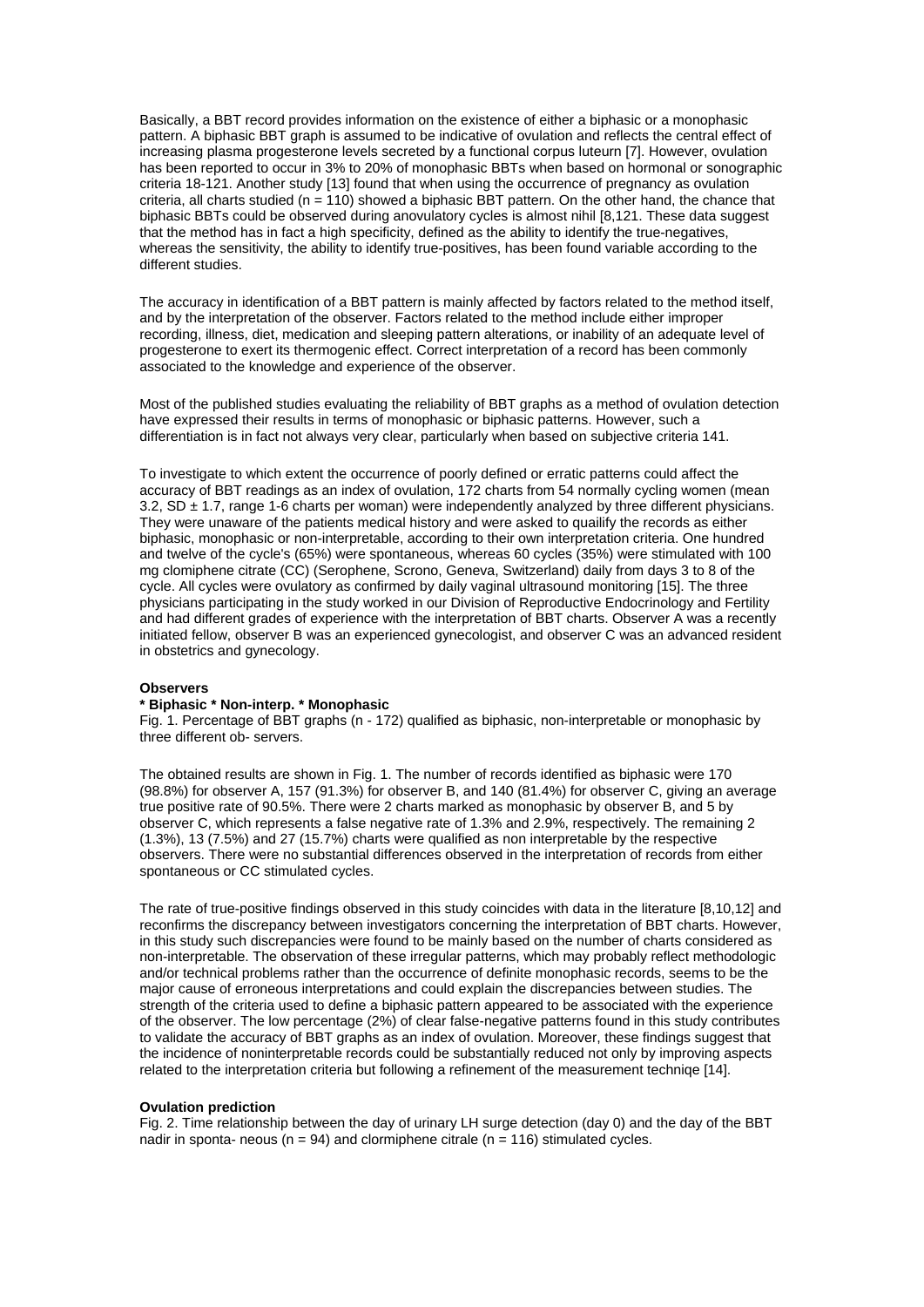The anticipation of ovulation using a concurrent BBT graph has long been used as an aid to conception and for timing of insemination. The two most common suggestions for the BBT graph as a concurrent method of predicting ovulation are a dip (nadir) in the curve, that signals the approach of ovulation, and a subsequent sharp rise between two successive days indicating ovulation. Although it is now well accepted that the BBT graph is an unreliable marker for the prediction of ovulation [16], it still could be useful as a simple method for retrospective identification of the presumptive day of ovulation.

Among the numerous parameters used to detect the day of ovulation, the identification of the luteinizing hormone (LH) surge appears to be the most reliable indicator of impending ovulation [171. The relationship between the thermal nadir and the LH surge have been stressed by different studies in the past [18-201. In order to asses the accuracy of BBTs in retrospectively predicting the day of the Urinary LH surge, we analyzed 210 records of 88 patients (mean 1.8,  $SD \pm 0.7$ , range 1-4 cycles per patient) who underwent intrauterine insemination with their husbands' semen. Ninety-four (45%) cycles were spontaneous and 116 cycles (55%) were stimulated with 100 mg CC (Serophene, Serono) daily from days 3 to 8 of the cycle. Monitoring of an LH surge was performed in morning and evening urine samples by means of the LH Color' test (Organon, Oss, The Netherlands), which detects the LH peak on average 16 to 28 hours before ovulation. The characteristics of the test as well as its clinical Teliability for the prediction of the time of ovulation have been previously reported [21]. All cycles included in the study had presented a positive test, presumably reflecting the occurrence of a urinary LH surge above 50 U/l, and were ovulatory as confirmed by daily vaginal ultrasound [15). A reproductive endocrinologist, experienced in the reading of BBTs and having no prior knowledge of patients' results, was asked to review the charts and to predict retrospectively the day of the LB surge by determining the thermal nadir (subjective interpretation). The day of urinary LH Surge detection was considered as day 0, and the number of cycles where the nadir differed around the LH surge were expressed as cumulative percentages for each subsequent day.

The results obtained from this study are shown in Fig. 2. There were no differences in the relationship of thermal nadir to urinary LH surge between spontaneous and CC stimulated cycles. From all cycles, in 66 cases (31.5%) the LH surge occurred on the day of the nadir, in 157 cases (74.8%) when ± I day was considered, and in 193 cases (91.8%) the nadir was found within  $\pm 2$  days of the LH surge. For the remaining cases the surge fell more than 2 days from the nadir.

These findings closely coincide with other published studies relating the BBT nadir to the day of the LH surge [18-201 and reconfirms the inaccuracy of BBT records for the prediction of ovulation. However, when retrospectively analyzed, in 75% of the cases the thermal nadir was noted within I day of the LB surge and in more than 90% of the cases when 2 days where considered. This indicates that BBT charts still can provide a reasonably accurate guide for retrospective assessment of events related to the periovulatory period.

# **Acceptability**

Despite the extensive use of BBT graphs in clinical practice, and the active participation it demands from the patients, not much attention has been payed to the customers concern with the method in most of the reported studies. The following study was conducted to investigate how women experienced daily recording of HBT graphs and the factors which could affect their qualification of the procedure.

The first 100 patients who, from the start of the study, attended our Division of Reproductive Endocrinology and Fertility, were given a standard questionaire. The answers were returned anonimously and always on a voluntary basis. The first questions were related to demographic data, education, kind of work and reason of consult. Patients were asked for the number of cycles they had kept a BBT chart ( $=< 3,4-6, => 7$ ) and whether it was related to: (a) the fertility investigation, (b) monitoring of a treatment or, (c) voluntary use as a method of self-observation. To qualify the burden associated to the performance of the method four possible alternatives were offered: (a) very burdensome, (b) burdensome, W little burden, or W no burden. Finally, patients were asked whether they considered to keep BBT records as a part of their treatment and/or investigation as either: (a) a positive experience, (b) a negative experience, or W indifferent.

Eighty-one out of the 100 distributed questionaires were returned. All patients but one had previous experience with keeping BBTs, and these were included in further analysis. Mean age of the patients was 31.4 years (SD  $\pm$  4) ranging between 25 and 43 years. Regarding education 3 (4%) had only completed primary school, 40 (50%) had completed high school, and 37 (46%) had received higher education. AS related to the work situation in 2 cases the answers were equivocal, 37 patients (47%) worked more than 20 hours a week, 21 patients (27%) worked 20 hours or less, and the remaining 20 (26%) had no active job.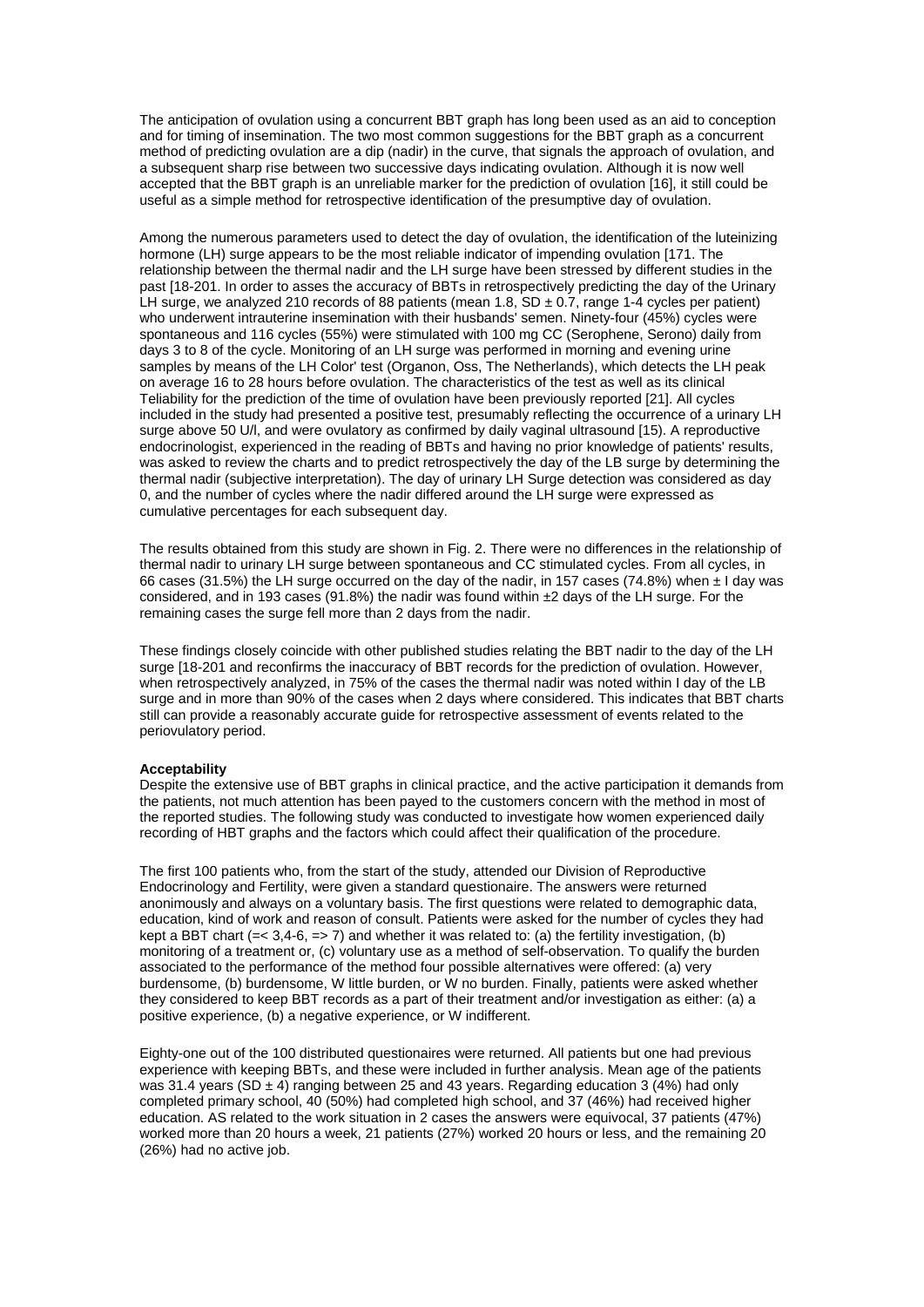The reason for consulting was infertility in 74 cases (92.5%), other reasons in 3, and not known in another 3 cases. From the total group 69 patients (96%) were currently keeping a BBT chart or had done so within the last year, whereas 11 (14%) stopped recording more than I year ago. The number of cycles that patients had kept a BBT chart according to the indications is given in Fig. 3. In a majority of the cases (54.5%) the indication was related to the fertility investigation, in 35 cases (29%) it was used for monitoring of a treatment, and in 20 cases (16.5%) it was done just as a method of self-observation. In almost half of the cases BBTs had been kept for more than 6 cycles. Most of the patients (95%) recorded rectal temperature, 2 patients did it vaginally, one axilar and one orally.

Regarding the burden associated with the procedure, it was qualified as very burdensome by 10 patients (12%), burdensome by 23 (29%), as a little burden by 35 (44%) and as no burden by 12 (15%). When asked about their personal experience with the method, 6 patients (7.5%) expressed it was for them a negative experience, 37 patients (46%) considered as positive the experience of keeping the BBTs during their investigation, and for 37 patients (46%) it was indifferent. Factors such as age of the patients, education or the category of infertility did not substantially affect either the degree of burden associated with the procedure or the way the patients experienced the method. However, when considering the patients' occupational situation, it was found that a remarkably higher proportion (73%) of patients working more than 20 hours a week had expressed small or no burden associated with the performance of the method as compared to the groups working 20 hours or less (47.5%) or without an active job  $(40\%)$ ,  $(XI test: P < 0.05)$ . When associating the burden of the procedure with the experience of the method (Fig. 4), it was found that while most patients with a negative experience considered the method burdensome (5 out of 6), still 10 (30%) of the patients who regarded the procedure as burdensome expressed to have a positive experience with the method.

These findings suggest that, despite the intensive participation required, the use of BBT records is a well accepted method by a high proportion of our patients population. The active involvement in the investigation and/or treatment of their fertility problems as well as the awareness of their own biological changes are speculative reasons that could account for this. Whether user acceptability might further be improved with the advent of novel and more practical measuring devices still remains to be elucidated.

# **Applications**

Fig. 4. Percentage of patients expressing a negative, indiffer- ent or positive experience with the method as associated to the related burden (B + VB: burdensome to very burdensome; L+NB: little or no burden).

The BBT offers the advantage of being a simple, cost-effective and reliable method for retrospective timing and identification of the occurrence of mutation. Its possibilities and limitations well understood, the BBT may still be used as a valuable auxilliary tool in the diagnosis and treatment of infertility problems. The BBT serves Several functions: (1) gives a rapid and objective impression about the length of the cycle, possible occurrence of ovulation, and the characteristics of the menstrual pattern; (2) indicates frequency and timing of sexual intercourse; (3) provides information for scheduling of postcoital tests and cervical factor evaluation. By this means a great proportion of normal cases can be easily evaluated, while considering the use of more sophisticated techniques only for cases with doubtful or negative results; (4) evidences the occurrence of a short luteal phase (< 11 days) and helps in planning of endometrial biopsies; (5) aids in timing and interpretation of hormonal determinations; and (6) monitors the effect of ovulation -inducing agents.

Besides its applications in the diagnosis and treatment of infertility, BBT records have been extensively used as an important element of family planning practice. For this purpose, new sophisticated digitalelectronic BBT recording devices have been developed in an effort to simplify and improve these measurements [22). Most of them are oral thermometers that utilize microcomputcr-assisted repeated calculations giving information on a liquid crystal display in only a few seconds. These devices document BBT measurements in a built-in computer program- Algorithms are incorporated that indicate the fertile and non-fertile phase of the cycle, whether ovulation has been occurring, and the expected more fertile phase of the current cycle. Some devices also allow the possibility of printing out previously recorded readings. One of the most sophisticated devices available is the Baby Comp (Valley Electronics, Eschenlohe, Germany), which possesses an 8-bit micro-processor, with 128 computational registers, and the possibility to store information of up to 48 cycles (4 years). It is also programmed to recognize operational errors. In case of unusually marked temperature variations or skipped measurements, the device automatically calculates the missing readings and these will not be used in the evaluation. By pushing a button information is incorporated on whether or not the patient is menstruating. The possibility that a conception has occurred is displayed after 10-18 days, and calculation of the delivery date is based on the probable day of conception.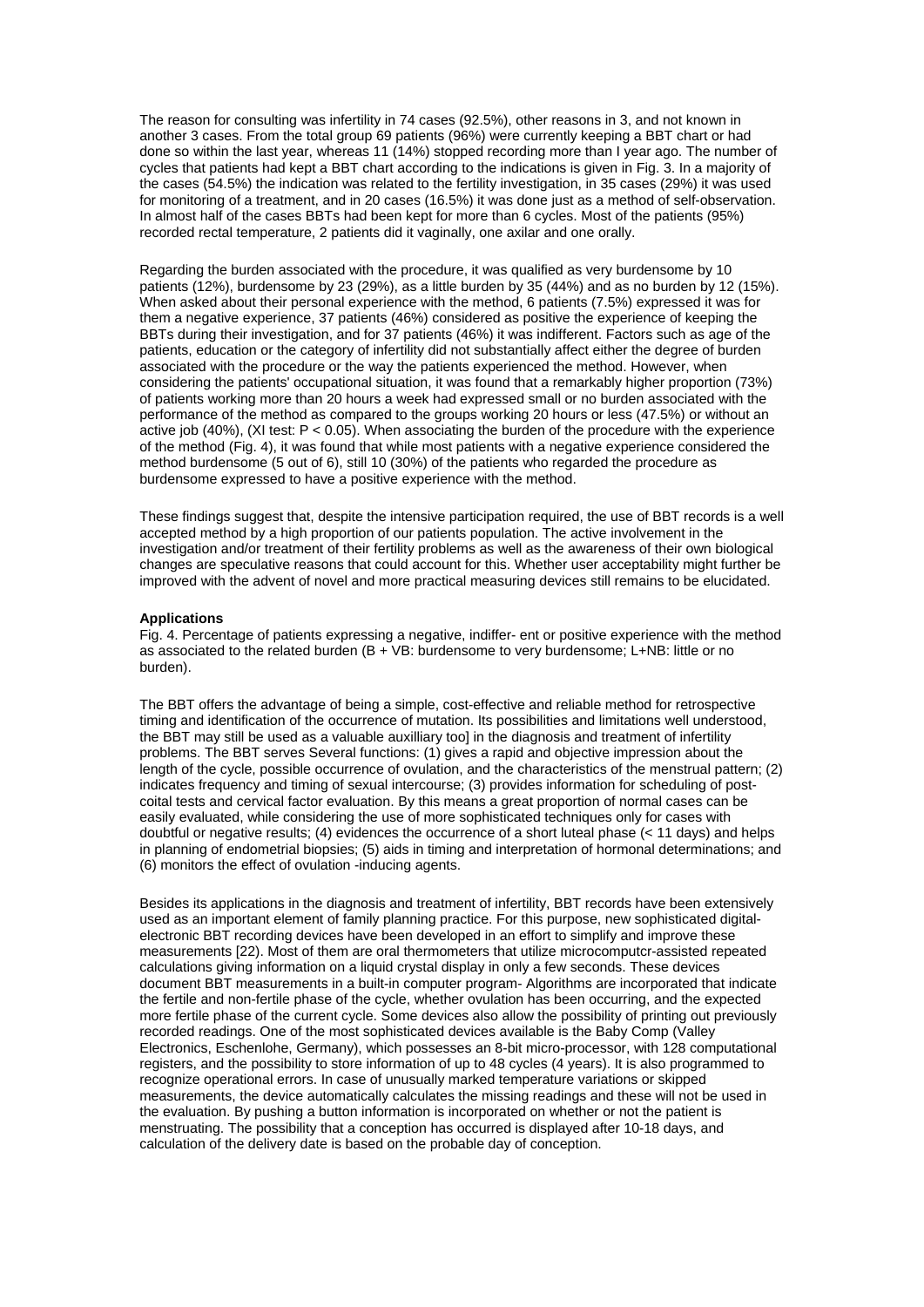The possibility to modify these devices to process information related to parameters that can be used by the clinicians in the diagnosis and treatment of infertility would still further improve the reliability of BBT measurements, its acceptability by the patients as well as their clinical applications.

# **Conclusions**

The BBT graph has largely been used as an important adjunct in the fertility investigation. The main advantages associated to this method have been its simplicity, noninvasiveness and low cost. In the last years, with the advent of more sophisticated methodologies, its value has been questioned and doubts on its current place have arisen. In the present study the reliability and applicability of BBT records was reevaluated in. the actual context of new fertility management techniques.

The method showed a high sensitivity when used as an index of ovulation. This was in agreement with previous studies. From our investigation, however, it appears to be the occurrence of irregular records, here classified as non-interpretable, the main contribution to erroneous results. Future refinements in the recording and measurement techniques might further improve the accuracy of the BBT graph for the detection of ovulation. The unreliability of BBT records for the prediction of impending ovulation, as compared to rapid urinary LH surge detection, was reconfirmed. In addition, it was demonstrated that it still can provide a reliable guide when used for retrospective identification of the presumptive day of ovulation.

The way patients experienced daily keeping BBT records and their reliance on the method has, to our knowledge, not been previously reported. This pilot study, which was representative of our patient population, clearly suggests that the method is well accepted by a majority of the women. Although 41% found the procedure burdensome, only 7.5% of the patients reported a negative experience with the method.

These findings indicate that there are many indications, in the study and management of fertility problems, where the BBT graph can still be applied. Moreover, it is to be expected that the development of new electronic devices allowing the incorporation of relevant fertility data will further improve the reliability, acceptability and applications of BBT records in the fertility investigation.

#### **References**

**1.** Squire WS. Puerperal temperatures. Trans Obstet Soc, (London) 1868;9:129-144.

**2.** Jacobi MP. The question of rest for women during men struation, New York: Putnam's Sons, 1877.

**3.** Van de VeIde TH. Uber den Zusammenhang zwischen Ovarialfunction, Wellenbewegung und Menstrualblutung und uber die Enstenhung des sogenannten Mittelschmerzcs. Haarlem, De Erven F. Bohn, 1904.

**4.** Van de Velde TH. Die Vollkommene Elie: Eine Studie uber Are Physiologic und Technik. Leipzig, Sttutgart: Benno Konegan,1926.

**5.** Tompkins P. The use of basal temperature graphs in determining the day of ovulation. JAMA 1944;124-.698704.

**6.** Marshall J. Thermal changes in the normal menstrual cycle. Br Med J 1963; 1: 102-107.

**7.** Moghissi KS. Prediction and detection of ovulation. Fertil Steril 1980,34:89-98.

**8.** Corson SL Ovulation prediction in the treatment of infer tility. I Reprod Med 1986;31:739-741.

**9.** Jobansson EDB, Larsson-Cohn U, Gernzell CA. Monophasic basal body temperature in ovulalory menstiual cycles. Am 3 Obstet Gynecol 1972; 113:993-999.

**10.** Moghissi KS. Accuracy of basal body temperature for ovulation detection. Fertil Steril 1976:27:1415- 1421.

**11.** Lenton &0, Weston GA, Cooke ID. Problems in using has I body temperature recordings in an infertility clinic. Br Zed J 1987;1:803-807.